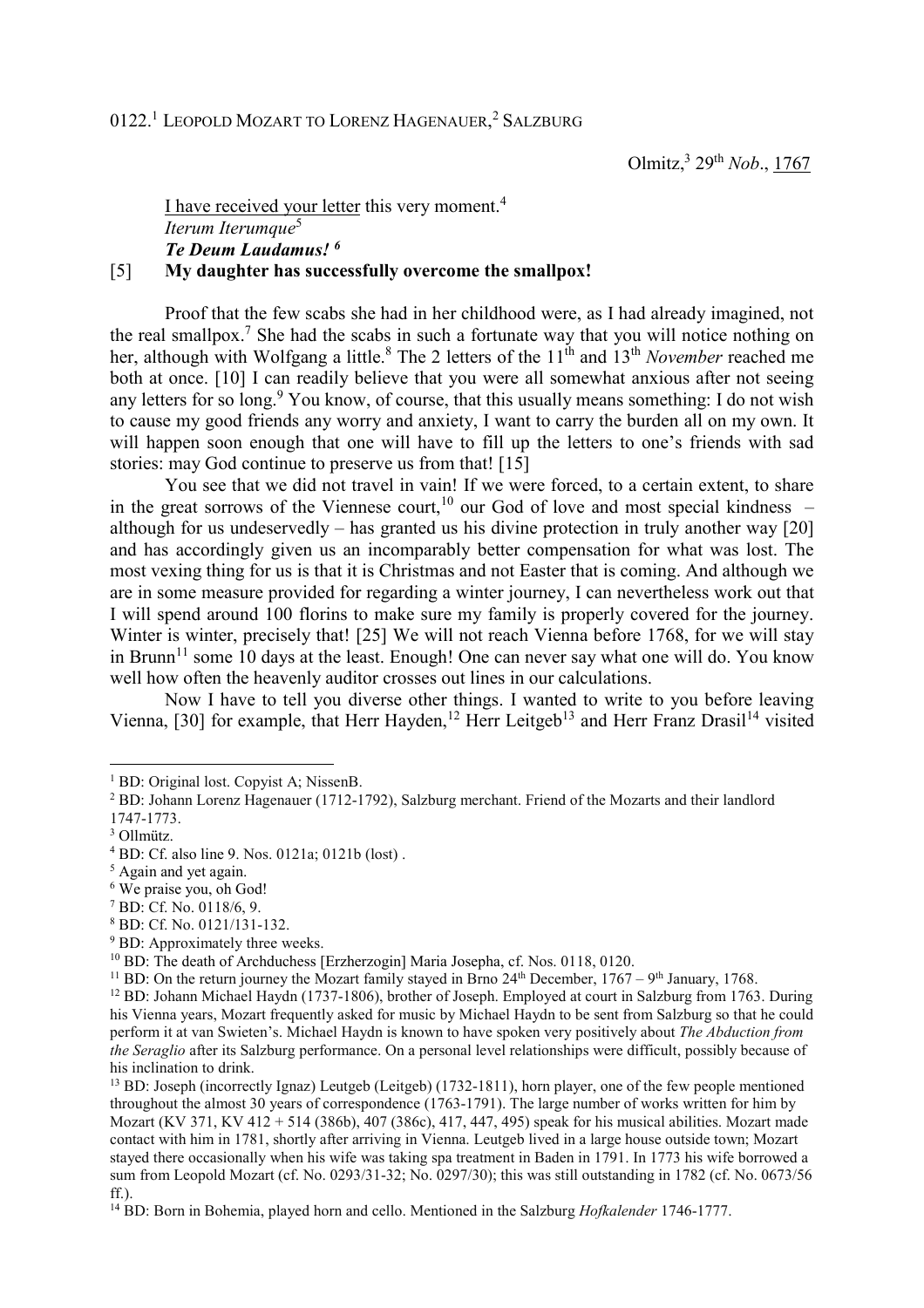us, as did Herr Küssel<sup>15</sup>. I did take any more time at that point to inform you that we in return visited Herr Haydn and these worthy gentlemen, and saw little Miss Teresa,<sup>16</sup> Herr Haydn's sweetheart. She was staying with her father, [35] who has a hosiery factory and is a judge in a suburb and is an upright, handsome man. The children are like the father. One son is a cleric, another is in Imperial office, and one relieves the father in his daily tasks. I saw 3 daughters: the eldest is the maiden Teresa, an orderly person, of medium height, ample, white in complexion [40] and has the most beautiful teeth you could see. As far as I could observe, she understands the business of the house thoroughly and everything goes through her hands, since the mother looks after the hosiery sales in the cellar. She is exceptionally polite, friendly and, in a certain respectable way, good-humoured. In short, she pleased all of us very much. [45] Whether she is indeed Herr Haydn's chosen one I do not know. It is by all appearances true, at least, and it is what people say. Might you perhaps be thinking that I am in love with her? Within a hair's breadth! I would certainly advise Herr Haydn not to bring her to Salzburg. I am his proper brother-in-law, even though I will soon be 50 years old: he will of course need someone to speak with the woman in his place [50] so that she doesn't forget how to talk, and I have the right disposition for doing this with a woman, unless she is simple, in which case I am as taciturn as Herr Haydn. That says it all!

Now to something serious! Your esteemed son<sup>17</sup> ambushed me with sincere congratulations on my name-day<sup>18</sup> in his name and yours, yes, [55] in the name of all of you and including various others. As a punishment, he should in my place most humbly thank himself and everyone until such time as I have the honour and pleasure to pass on my thanks in person.<sup>19</sup>

Please let Herr Hirschberger<sup>20</sup> know that I am sorry that I am not in Vienna to take care of his business. [60] If it can wait until I get there, it will be the first thing that I take care of. But it would be wise to write to this man in the meantime and, if it is true that he has not received a reply even after 2 letters, it would be not a bad idea to send this letter to Herr *Peisser*<sup>21</sup> and ask him to have the letter delivered in such a way [65] that the man in question cannot deny receiving the letter.

 I cannot give you any special news from here. They are holding church services here throughout all Moravia because of the worms and mice which have been seen in such numbers in the last one or two months [70] and which are eating up all the crops in the fields and the barns. On top of this, there is also a livestock epidemic in some areas towards, and in, Silesia itself. As far as the first is concerned, they hope that the vermin will perish when the cold comes. Here in Olmütz, I initially saw nothing but ecclesiastics and soldiers. Now some students are also to be seen and,  $[75]$  since the Prince<sup>22</sup> is due to arrive here today from Cremsir,<sup>23</sup> one will of course see some more people because of his admittedly small retinue. For so far I have seen Olmütz as nothing more than a place with hardly any population. I have mostly been a prisoner up till now, and my walk was mostly on the Hradisch Way and around the fortifications, [80] which I inspected as closely as one is allowed to and on which they are working uninterruptedly. The music in the cathedral is poor, yes, very poor! Actors are here,

 $\overline{a}$ 

<sup>15</sup> BD: Küffel, cf. No. 0109/113.

<sup>&</sup>lt;sup>16</sup> "Jungfer Tresel". BD: Nothing more known about her. On  $17<sup>th</sup>$  August, 1768, Haydn married Maria Magdalena Lipp (1745-1828), daughter of the court organist Franz Ignaz Lipp.

<sup>&</sup>lt;sup>17</sup> BD: No. 0121c (lost), probably from Ignaz Joseph, cf. No. 0045/21.

<sup>&</sup>lt;sup>18</sup> BD: 15<sup>th</sup> November.

<sup>&</sup>lt;sup>19</sup> BD: Remains mysterious without the letter.

<sup>20</sup> BD: Not identified.

<sup>&</sup>lt;sup>21</sup> BD: Franz Xaver Peisser, banker in Vienna, correspondent of the Salzburg firm Hagenauer and known to the Mozarts since 1762. Cf. No. 0035/13.He arranged money transfers between Vienna and Salzburg.

<sup>&</sup>lt;sup>22</sup> "Fürst". BD: The Bishop of Olmütz, Maximilian, Count [Graf] Hamilton.

<sup>23</sup> Kremsier, one of the palaces of the Bishops of Olmütz.